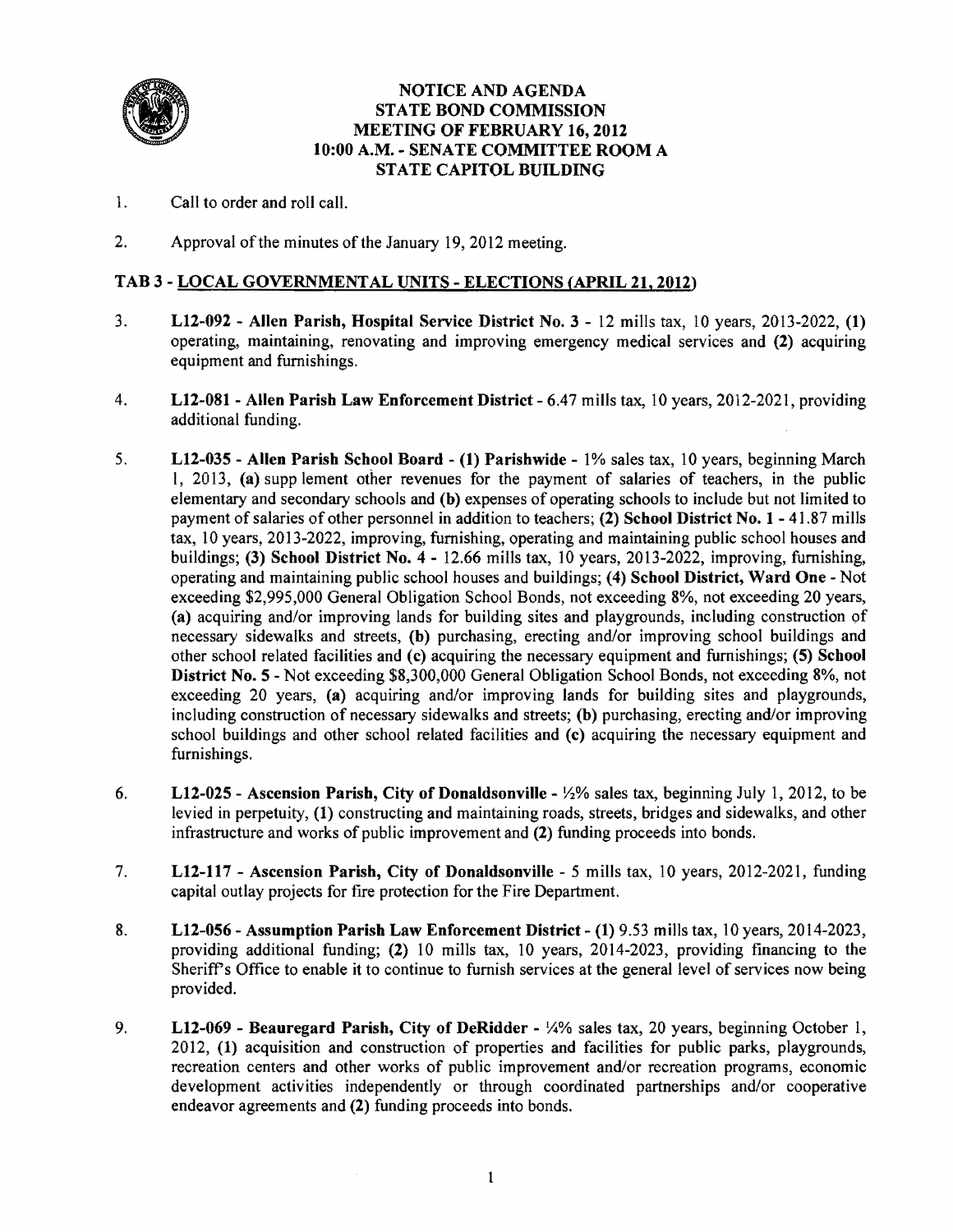- 10. L12-079 Beauregard Parish, Fire Protection District No.3 23 mills tax, 15 years, 2012-2026, acquiring, constructing, improving, maintaining and/or operating fire protection facilities and equipment, including fire trucks and paying the cost of obtaining water for fire protection purposes, with not less than 20% of the proceeds of the Tax to be used only for equipment, including fire trucks.
- 11. L12-055 Bossier Parish School Board, Parishwide School District (1) Not exceeding \$210,000,000 General Obligation Bonds, in one or more series, not exceeding 9%, not exceeding 20 years, (a) approximately \$7,500,000 General Obligation Refunding Bonds, refunding and extending Certificates of Indebtedness, Series 2008; (b) approximately \$202,500,000 General Obligation Bonds, (i) acquiring and/or improving lands for building sites and playgrounds, including construction of necessary sidewalks and streets, (ii) purchasing, erecting and/or improving school buildings and other school related facilities, and (iii) acquiring the necessary equipment and furnishings; (2) 9.25 mills tax, 10 years, 2012-2021, giving additional support to public schools by funding salaries and benefits for employees of the Parish School Board; (3) 3.60 mills tax, 10 years, 2012-2021, giving additional support to public elementary and secondary schools by providing technology equipment, software and enhancements.
- 12. L12-047 Caddo Parish Commission (1) 4.74 mills tax, 10 years, 2014-2023, acquiring, equipping, constructing, improving, maintaining and operating (including acquisition of library books, material and equipment) the public library system, including branches; (2) 4.66 mills tax, 10 years, 2014-2023, (a) 4.21 mills dedicated to maintaining and operating (including acquisition of library books, materials and equipment) the public library system and (b) 0.45 mills dedicated to the payment of mandated costs of the Criminal Justice System; (3) 5.52 mills tax, 10 years, 2014-2023, (a) 5.10 mills dedicated to maintaining, equipping and operating Parish Detention Facilities and (b) 0.42 mills dedicated to the payment of mandated costs of the Criminal Justice System; (4) 5.96 mills tax, 10 years, 2014-2023, (a) maintaining, operating and repairing roadways, bridges, garbage disposal and industrial waste facilities, surface water drains and drainage facilities and (b) payment of mandated costs of the Criminal Justice System; (5) 1.30 mills tax, 10 years, 2014-2023, (a) 1.09 mills dedicated to maintaining and operating public health units, mosquito and rodent control units, and animal control facilities and (b) 0.21 mills dedicated to the payment of mandated costs of the Criminal Justice System.
- 13. L12-051 Caddo Parish, Fire District No.7 10 mills tax, 10 years, 2014-2023, (I) hiring full time firefighters and paying salaries and related benefits and (2) providing an allowance for uniforms and equipment.
- 14. L12-046 Caddo Parish, North Caddo Hospital Service District 1% sales tax, 25 years, (I) constructing, acquiring, extending, operating, maintaining and/or improving hospital facilities including the acquisition of equipment and furnishings and (2) funding proceeds into bonds.
- 15. L12-058 Calcasieu Parish Law Enforcement District Y4% sales tax, 10 years, October 1,2013 September 30, 2023, (I) maintaining beginning salary levels for deputies and providing for future cost of living salary adjustments; (2) providing continued permanent funding for drug education programs, such as D.A.R.E., in schools; (3) maintaining funding levels in personnel and equipment for Narcotics, Patrol and Detective Divisions; (4) maintaining operating reserves and providing additional funding for the Calcasieu Parish Law Enforcement District; (5) maintaining funding operations for the previous expansion of the Calcasieu Parish Jail per agreement with the Calcasieu Parish Police Jury; (6) providing substance abuse and other counseling programs for youthful offenders incarcerated for drug crimes; and (7) funding proceeds into bonds.
- 16. LI2-072 Calcasieu Parish School Board, School District No. 24 Not exceeding \$5,000,000 Public School Improvement Bonds, not exceeding 8%, not exceeding 20 years; (1) acquiring and/or improving lands for building sites and playgrounds; (2) purchasing, erecting, enlarging and/or improving school buildings and other school related facilities; and (3) acquiring the necessary equipment and furnishings.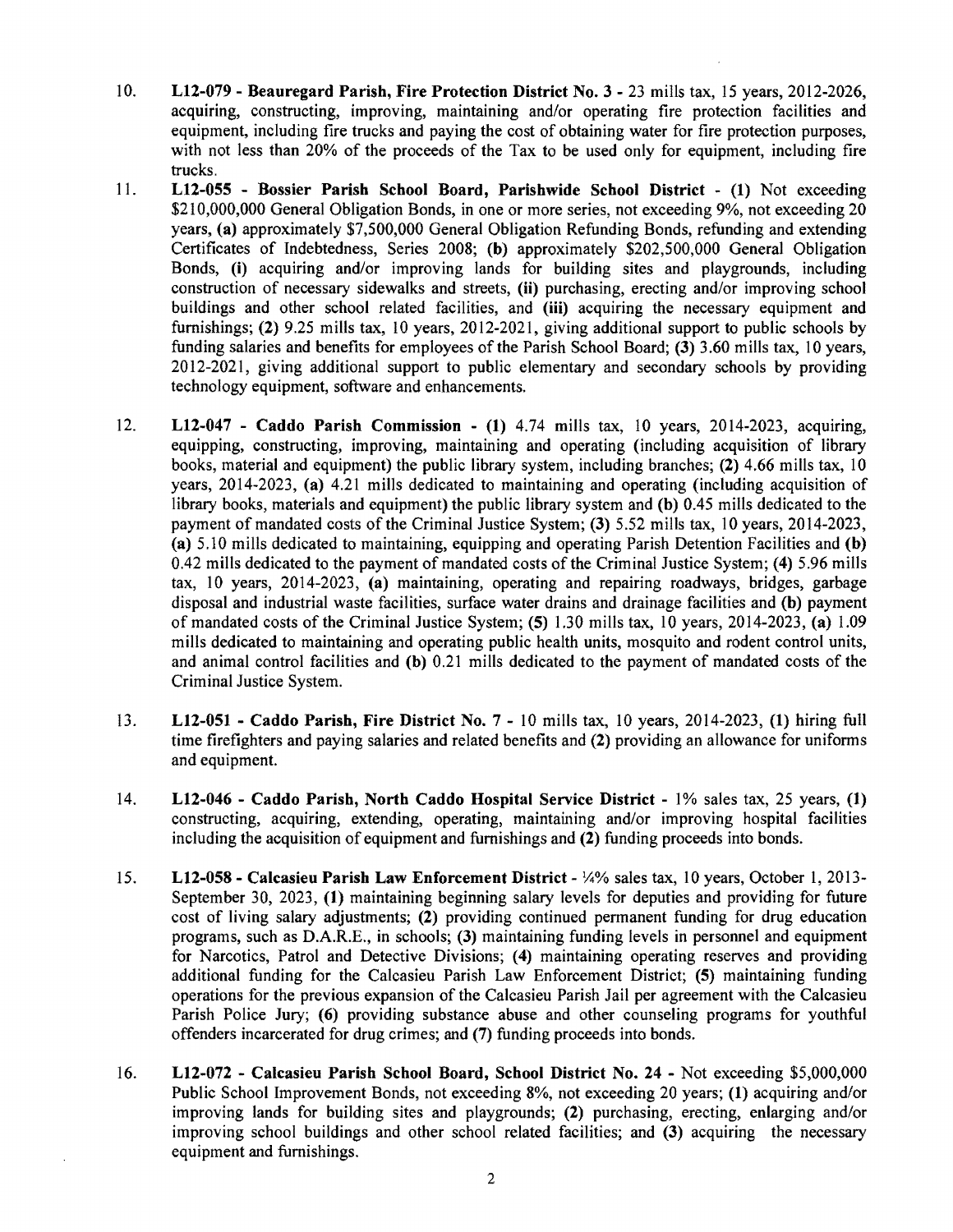- 17. L12-028 Cameron Parish Police Jury, Johnson Bayou Recreation District 8 mills tax, 10 years, 2013-2022, operating and maintaining recreation facilities.
- 18. L12-029 Cameron Parish Police Jury, Recreation District No. 6 6.93 mills tax, 10 years, 2013-2022, operating and maintaining recreation facilities.
- 19. L12-030 Cameron Parish Police Jury, Waterworks District No.9 6.34 mills tax, 10 years, 2013-2022, operating and maintaining water systems.
- 20. L12-059 Concordia Parish School Board, School District No. 10 25 mills tax, 10 years, 2013 2022, giving additional support for constructing, improving, maintaining and operating public schools and school related facilities, including payment of salaries of teachers and other school system employees.
- 21. L12-1l6 DeSoto Parish, City of Mansfield 8.46 mills tax, 10 years, 2014-2023, providing general funds for any lawful corporate purpose of the City.
- 22. L12-119 DeSoto Parish Police Jury 1 mill tax, 10 years, 2012-2021, maintaining, operating, and improving animal control facilities.
- 23. L12-065 East Baton Rouge Parish, Capital Area Transit Authority (1) City of Baton Rouge-10.60 mills tax, 10 years, 2012-2021, (a) improving the availability and quality of public transportation, including decreasing wait times, improving efficiency of routes, and improving signage and shelters, (b) operations and maintenance of transit services in East Baton Rouge Parish and (c) capital improvements and acquisitions, including the acquisition of immovable property; (2) City of Baker - 10.60 mills tax, 10 years, 2012-2021, (a) improving the availability and quality of public transportation, including decreasing wait times, improving efficiency of routes, and improving signage and shelters, (b) operations and maintenance of transit services in East Baton Rouge Parish and (c) capital improvements and acquisitions, including the acquisition of immovable property; and (3) City of Zachary - 10.60 mills tax, 10 years, 2012-2021, (a) improving the availability and quality of public transportation, including decreasing wait times, improving efficiency of routes, and improving signage and shelters, (b) operations and maintenance of transit services in East Baton Rouge Parish and (c) capital improvements and acquisitions, including the acquisition of immovable property.
- 24. L12-095 Evangeline Parish, Mamou Gravity Drainage District No.5 1.53 mills tax, 10 years, 2013-2022, maintaining and operating drainage works.
- 25. L12-091 Evangeline Parish School Board, School District No.7, Second Police Jury Ward of Evangeline and Seventh Police Jury Ward of the Parish of Acadia - 6.25 mills tax, 10 years, 2013-2022, operating, maintaining and improving public school facilities.
- 26. L12-087 Franklin Parish Law Enforcement District  $\frac{1}{2}\%$  sales tax, 5 years, commencing January 1, 2013, paying cost of operating the Sheriff's Office, including the operation of the Detention Center.
- 27. L12-033 Iberville Parish Council- (I) Authorizing an additional homestead exemption for certain disabled veterans and surviving spouses; (2) 3 mills tax, 10 years, 2012-2021, maintaining and operating public buildings; (3) 3 mills tax, 10 years, 2013-2022, continuing support of the maintenance, operation and capital expenditures necessary to administer the parish-wide recreational program.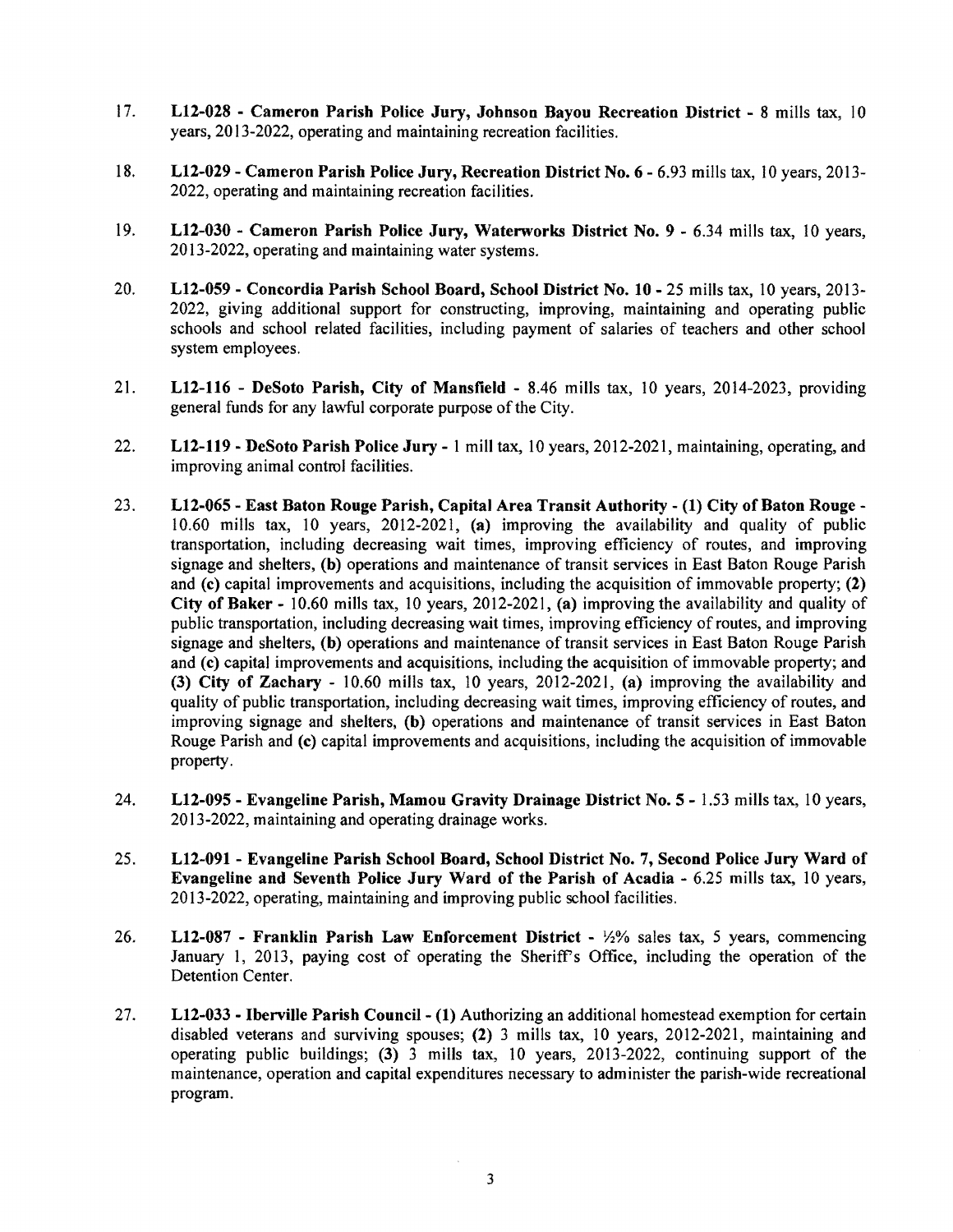- 28. L12-097 Jefferson Davis Parish School Board, School District No.1 10.66 mills tax, 10 years, 2013-2022, providing funds for public school building maintenance, improvement, equipment, materials and supplies.
- 29. L12-098 Jefferson Davis Parish School Board, School District No.2 11.85 mills tax, 10 years, 2013-2022, providing funds for public school building maintenance, improvement, equipment, materials and supplies.
- 30. L12-099 Jefferson Davis Parish School Board, School District No.5 4.02 mills tax, 10 years, 2013-2022, providing funds for public school building maintenance, improvement, equipment, materials and supplies.
- 31. LI2-IOO Jefferson Davis Parish School Board, School District No.8 8.61 mills tax, 10 years, 2013-2022, providing funds for public school building maintenance, improvement, equipment, materials and supplies.
- 32. L12-I01 Jefferson Davis Parish School Board, School District No. 22 11.89 mills tax, 10 years, 2013-2022, providing funds for public school building maintenance, improvement, equipment, materials and supplies.
- 33. L12-I02 Jefferson Davis Parish School Board, Welsh-Roanoke Consolidated School District No. 1 - 11.66 mills tax, 10 years, 2013-2022, providing funds for public school building maintenance, improvement, equipment, materials and supplies.
- 34. L12-038 Jefferson Parish Council, East Bank Consolidated Special Service Fire Protection District - 25 mills tax, 10 years, 2012-2021, acquiring, constructing, improving, providing, maintaining or operating fire protection facilities and equipment.
- 35. L12-039 Jefferson Parish Council, Consolidated Garbage District No.1 4 mills tax, 10 years, 2012-2021, (I) acquiring, constructing, providing, maintaining and operating garbage collection and disposal facilities and (2) other necessary related functions.
- 36. L12-040 Jefferson Parish Council, Community Center and Playground District No. 16 10 mills tax, 10 years, 2012-2021, acquiring, constructing, improving, providing, maintaining or operating recreational and other community facilities.
- 37. L12-041 Jefferson Parish Council, Fire Protection District No.3 20 mills tax, 10 years, 2012 2021, acquiring, constructing, improving, providing, maintaining or operating fire protection facilities and equipment.
- 38. L12-120 Jefferson Parish, City of Gretna 3 mills tax, 10 years, 2013-2022, maintenance and operation of Ambulance Service.
- 39. L12-121 Jefferson Parish, City of Gretna 4 mills tax, 10 years, 2013-2022, (I) maintaining existing City Police Department manpower levels and (2) provide funding for unanticipated increases in retirement and insurance cost for the City Police Department.
- 40. L12-122 Jefferson Parish, City of Gretna 2.4 mills tax, 10 years, 2013-2022, maintenance and operation of the Recreation Department.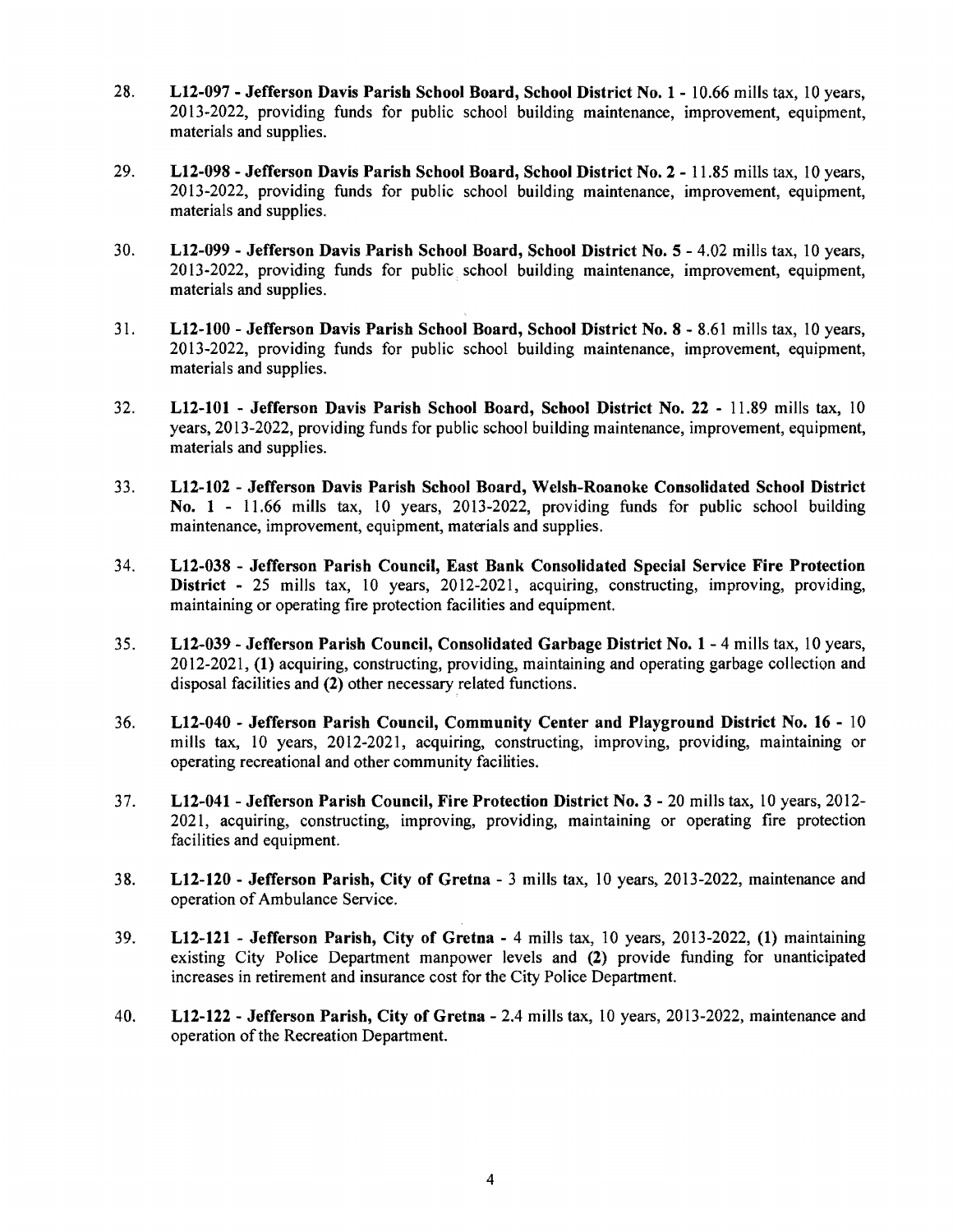- 41. L12-045 Jefferson Parish Law Enforcement District Y4% sales tax, to be levied in perpetuity, commencing January 1, 2014, (1) paying salaries and benefits of law enforcement personnel, including the addition of new law enforcement personnel; (2) paying the cost of training for law enforcement personnel; (3) funding juvenile and narcotics programs; (4) paying the cost of constructing, acquiring, improving and/or maintaining other law enforcement facilities; (5) paying the cost of acquiring and maintaining equipment; and (6) restoring operating reserves and providing additional funding for the District.
- 42. LI2-110 Jefferson Parish School Board 9 mills tax, 10 years, 2012-2021, (1) funding salary increases granted since October 4, 2003 for teachers of the Jefferson Parish School System, including related benefits and (2) the balance each year, if any, providing funding for teacher salaries and benefits related to childhood development through Pre-K4 and/or funding teacher salaries and benefits related to extending the school day/year for low performing students and/or schools.
- 43. L12-078 Lafourche Parish School Board, Consolidated School District No. 1 (1) Not exceeding \$50,000,000 General Obligation Bonds, not exceeding 8%, not exceeding 20 years, (a) acquiring and/or improving lands for building sites and playgrounds, including construction of necessary sidewalks and streets; (b) purchasing, erecting and/or improving school buildings and other school related facilities and acquiring the necessary equipment and furnishings; and (2) 2 mills tax, 10 years, 2012-2021, providing additional support to public elementary and secondary schools in particular to pay unfunded obligations for retired employees.
- 44. L12-094 Lincoln Parish Law Enforcement District (1) 7.83 mills tax, 10 years, 2012-2021, (a) drug education, prevention, and enforcement; (b) personnel, training, and equipment; (c) other lawful expenses and operations of the Sheriff's office; (2)  $\frac{1}{4}\%$  sales tax, beginning July 1, 2012, to be levied in perpetuity, providing financial support to the Sheriff's Office.
- 45. L12-053 Lincoln Parish School Board, Consolidated School District No.1 10.25 mills tax, 10 years, 2013-2022, (1) purchasing textbooks, instructional materials and equipment, (2) acquiring, maintaining and operating school buses, (3) constructing, maintaining and operating school buildings and facilities, (4) offsetting reductions in federal and state school funding, and (5) funding mandated federal and state programs.
- 46. L12-054 Lincoln Parish School Board, Ruston School District No.1 2.61 mills tax, 10 years, 2014-2023, maintaining and operating school facilities, including the payment of the costs of utilities.
- 47. L12-096 Livingston Parish School Board, School District No.5 5 mills tax, 10 years, 2013 2022, renovating, improving, constructing, and acquiring school buildings.
- 48. L12-111 Natchitoches Parish, Fire Protection District No.6 (1) 10 mills tax, 10 years, 2013 2022, (a) acquiring, constructing, improving, maintaining and/or operating fire protection facilities and equipment, including emergency equipment, including paying the cost of obtaining water for fire protection purpose**s, diprellet in Englishermen, exercit in the prepares incidental thereto; and (2). \$25.00 parcel fee, 10 years <b>the Hall Advisority of the Table Table in the intensity and/or operating fire** protection facilities and equipment, including paying the cost of obtaining water for fire protection purposes, (b) salaries of firemen, and (c) all purposes incidental thereto.
- 49. L12-077 Ouachita Parish Police Jury 9.20 mills, 5 years, 2012-2016, (1) satisfying the statutory obligations with respect to the parish jail "Ouachita Correctional Center" and the maintenance of the prisoners incarcerated and (2) the balance to be applied to expenses incurred by the Sheriff of the Parish in connection with the operation of the correctional center.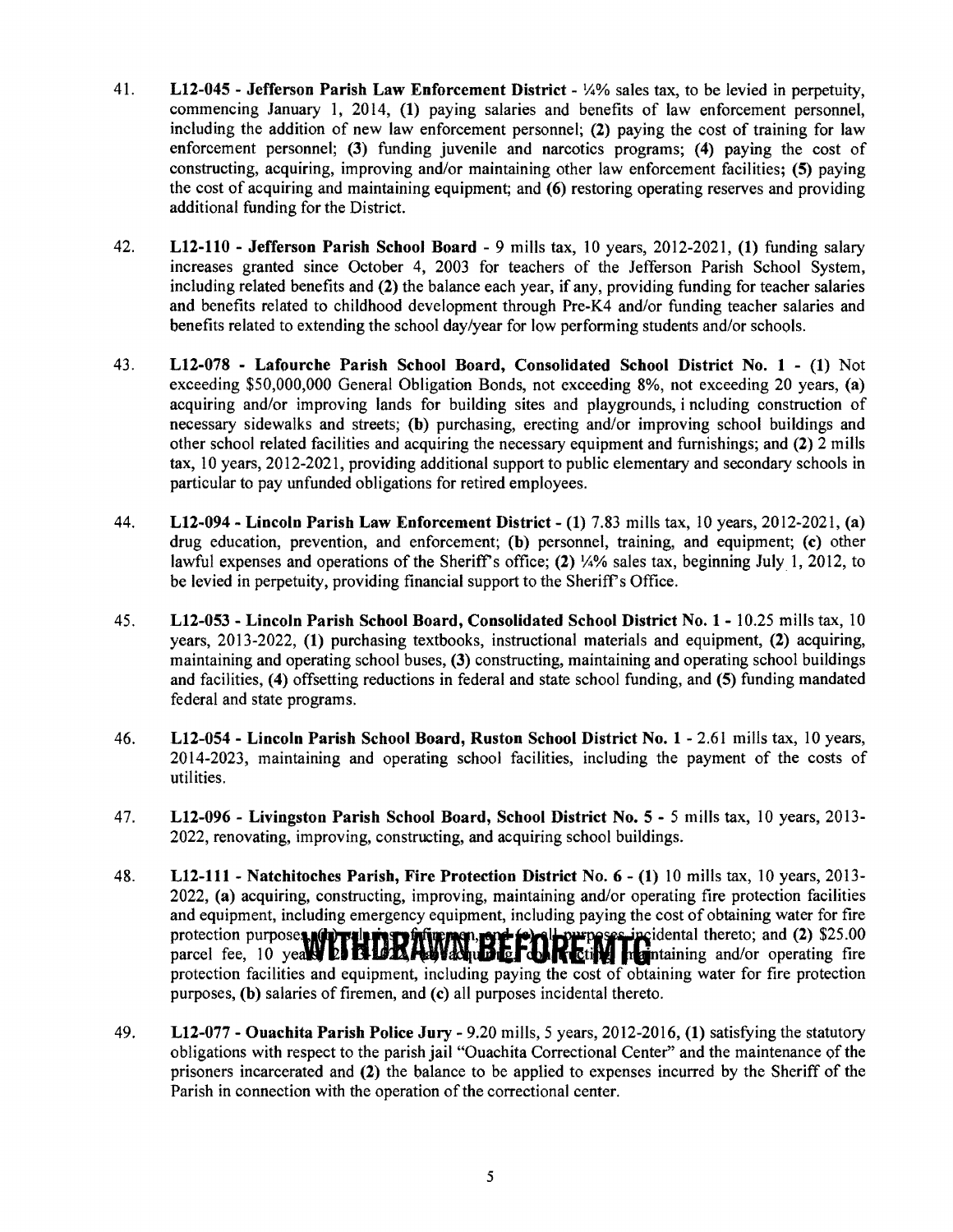- 50. LI2-IOS Sabine Parish, South Toledo Bend Waterworks District 5.58 mills tax, 10 years, 2012-2021, acquiring, constructing, improving, maintaining and/or operating the waterworks system, including equipment and fixtures.
- 51. L12-060 St. Helena Parish School Board, Parishwide School District 5 mills tax, 10 years, 2012-2021, acquire, construct, improve, maintain and operate public school buildings and facilities, including acquiring equipment and materials.
- 52. LI2-061- St. Helena Parish Police Jury 3 mills tax, 10 years, 2012-2021, operating, maintaining and supporting the Louisiana Cooperative Extension Program, including providing necessary office facilities, equipment and supplies.
- 53. L12-0S2 St. John the Baptist Parish Council (I) 1 mill tax 10 years, 2013-2022, maintaining and operating public buildings used to house mentally retarded persons (including payment of salaries and cost for conducting training programs for the mentally retarded and developmentally disabled citizens); (2) 1 mill tax 10 years,  $2014-2023$ ; (a) acquire, construct, maintain and operate Parish Senior Citizens' Centers and (b) provide funding for other Parish Senior Citizens' Programs, operated by the Parish Council on Aging, Inc.; (3) 0.75 mills tax 10 years, 2012-2021, maintaining, operating and improving animal control facilities; (4) 2.25 mills tax 10 years, 2012-2021, maintaining, operating and improving recreational facilities, including the acquisition of equipment and furnishings; (4) Road Lighting District No.1 - 3.83 mills tax 10 years, 2012-2021, providing, maintaining and operating electric lights on the streets, roads, highways, alleys and public places, except railroad rights-of-ways and track located thereon.
- 54. L12-0S0 St. John the Baptist Parish School Board, School District No. 1 Not exceeding \$11,600,000 General Obligation School Bonds, not exceeding 8%, not exceeding 20 years, (1) acquiring and/or improving lands for building sites and playgrounds, including construction of necessary sidewalks and streets, (2) purchasing, erecting and/or improving school buildings and other school related facilities and (3) acquiring the necessary equipment and furnishings.
- 55. Ll2-032 St. Landry Parish, Bayou Mallet and Plaquemine Gravity Drainage District No. 10 10 mills tax, 10 years, 2012-2021, constructing, maintaining, operating and improving the gravity drainage works.
- 56. L12-04S St. Landry Parish, Fire Protection District No. S 14.25 mills tax, 10 years, 2013 2022, improving, maintaining and operating fire protection facilities, including acquiring and equipping fire trucks and paying the cost of obtaining water for fire protection purposes.
- 57. L12-034 St. Landry Parish, Fire Protection District No.7 10 mills tax, 10 years, 2012-2021, acquiring, constructing, maintaining and/or operating fire protection facilities and equipment, including the cost of obtaining water for fire protection purposes.
- 58. L12-031 St. Landry Parish Public Works Commission, District No. S 15 mills tax, 10 years, 2014-2023, (1) cons tructing, acquiring, operating and maintaining the road s, bridges, and road drainage facilities and (2) acquiring the necessary equipment.
- 59. L12-0S0 St. Landry Parish Public Works Commission, District No.6 14.37 mills tax, 10 years,  $2012-2021$ , (1) constructing, acquiring, operating and maintaining the roads, bridges and road drainage facilities and (2) acquiring necessary equipment.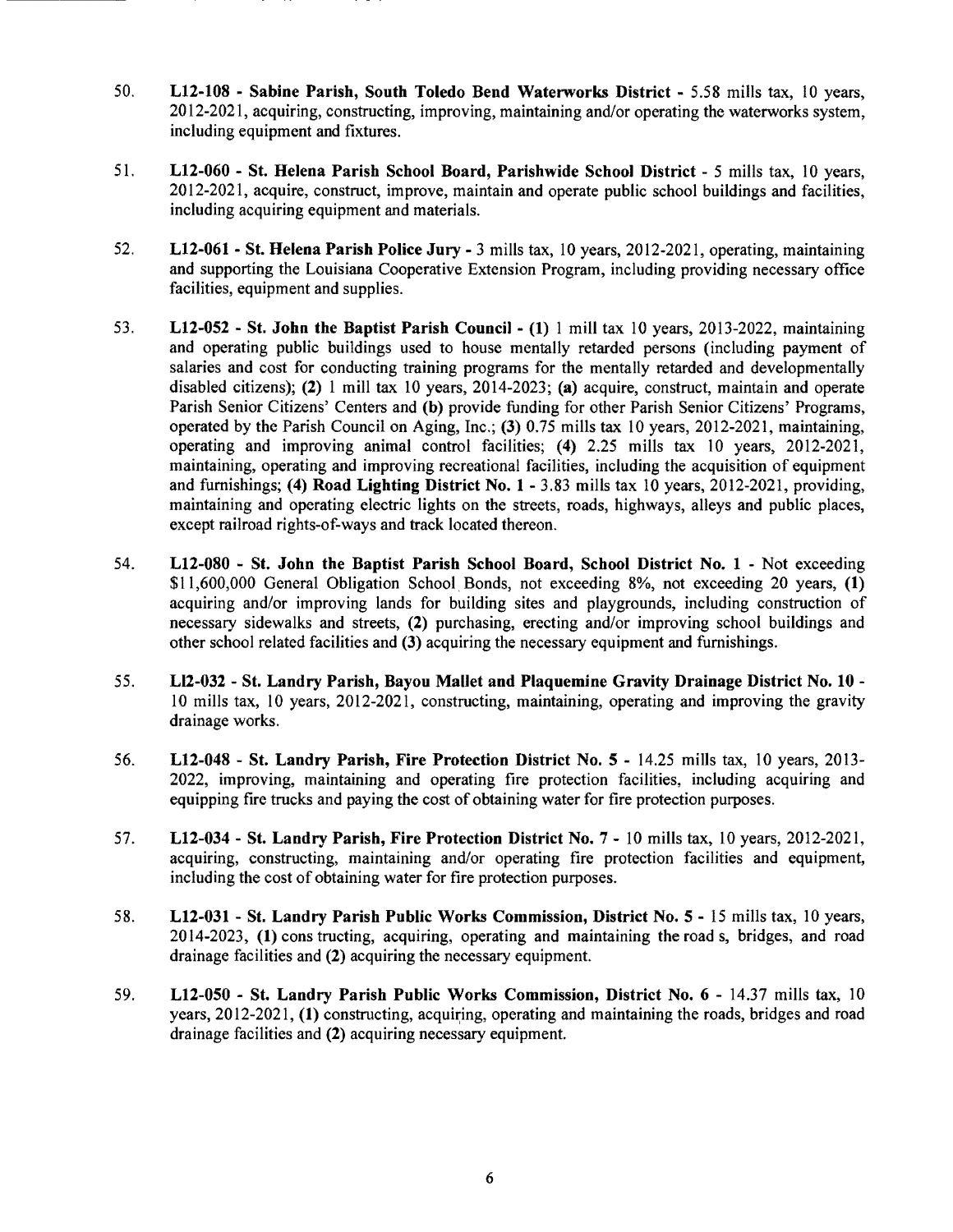- 60. L12-063 St. Tammany Parish Council (1) Lighting District No.1 4.17 mills tax, 10 years, 2013-2022, (a) contracting with any public utility company (or companies) to provide and maintain utility poles and electric lights on streets, roads, highways, alleys and public places and (b) revenues derived shall be subject to debt service and administrative charges; (2) Lighting District No. 4 -4.07 mills tax, 10 years, 2013-2022, (a) contracting with any public utility company (or companies) to provide and maintain utility poles and electric lights on streets, roads, highways, alleys and public places and (b) revenues derived shall be subject to debt service and administrative charges; (3) Lighting District No.7 - 3.01 mills tax, 10 years, 2013-2022, (a) contracting with any public utility company (or companies) to provide and maintain utility poles and electric lights on streets, roads, highways, alleys and public places and (b) revenues derived shall be subject to debt service and administrative charges.
- 61. L12-075 St. Tammany Parish, Fire Protection District No.1 35 mills tax, 10 years, 2013-2022, (1) acquiring, constructing, improving, maintaining, and/or operating facilities and equipment to provide fire protection and emergency medical services, including the purchase of fire trucks and other firefighting and emergency equipment, (2) payment of all related personnel costs and (3) pay the cost of obtaining water for fire protection purposes, including hydrant rentals and services.
- 62. L12-066 St. Tammany Parish, Fire District No. 12 10 mills tax, 10 years, 2014·2023, acquiring, construction, improving, maintaining and operating fire protection facilities, equipment and rescue and emergency medical services, including paying the cost of obtaining water for fire protection purposes.
- 63. L12-113 St. Tammany Parish, Recreation District No.6 6 mills tax, 10 years, 2012-2021, acquiring, constructing, improving, maintaining, operating and/or supporting parks, playgrounds, recreation centers and other recreational facilities, together with the necessary furnishings, equipment and programs.
- 64. L12-062 St. Tammany Parish, Recreation District No. 11 10 mills tax, 10 years, 2013-2022, acquiring, constructing, improving, maintaining or operating parks, playgrounds, recreation centers and other recreational facilities together with necessary furnishings and equipment.
- 65. L12-088 Tangipahoa Parish, Consolidated Gravity Drainage District No. 1 5 mills tax, 10 years, 2012-2021, (1) acquiring, constructing, improving, maintaining or operating drainage works of public improvement and (2) implementing a Comprehensive Master Drainage Plan.
- 66. L12-044 Union Parish School Board, Consolidated School District No.1 15 mills tax, 10 years, 2013-2022, giving support to public elementary and secondary schools.
- 67. L12-109 Vernon Parish Police Jury (1) Road District No. 2 (a) 13.26 mills tax, 10 years, 2013-2022, maintaining Parish roads and bridges; (b) 2.04 mills tax, 10 years, 2013-2022, constructing and improving Parish roads and bridges; (2) Road District No.6 - (a) 15.75 mills tax, 10 years, 2013-2022, maintaining Parish roads and bridges; (b) 2.10 mills tax, 10 years, 2013-2022, constructing and improving Parish roads and bridges.
- 68. L12-076 Washington Parish, Hospital Service District No. 1- 18 mills tax, 10 years, 2012-2021, acquiring, constructing, improving, maintaining and operating the hospital and medical buildings and facilities, including equipment and fixtures.
- 69. L12-042 Webster Parish, Cullen Fire Protection District No.6 Not exceeding \$600,000 General Obligation Bonds, not exceeding 6%, not exceeding 12 years, acquiring, constructing and improving buildings, machinery and equipment, including fire stations to be used in giving fire protection.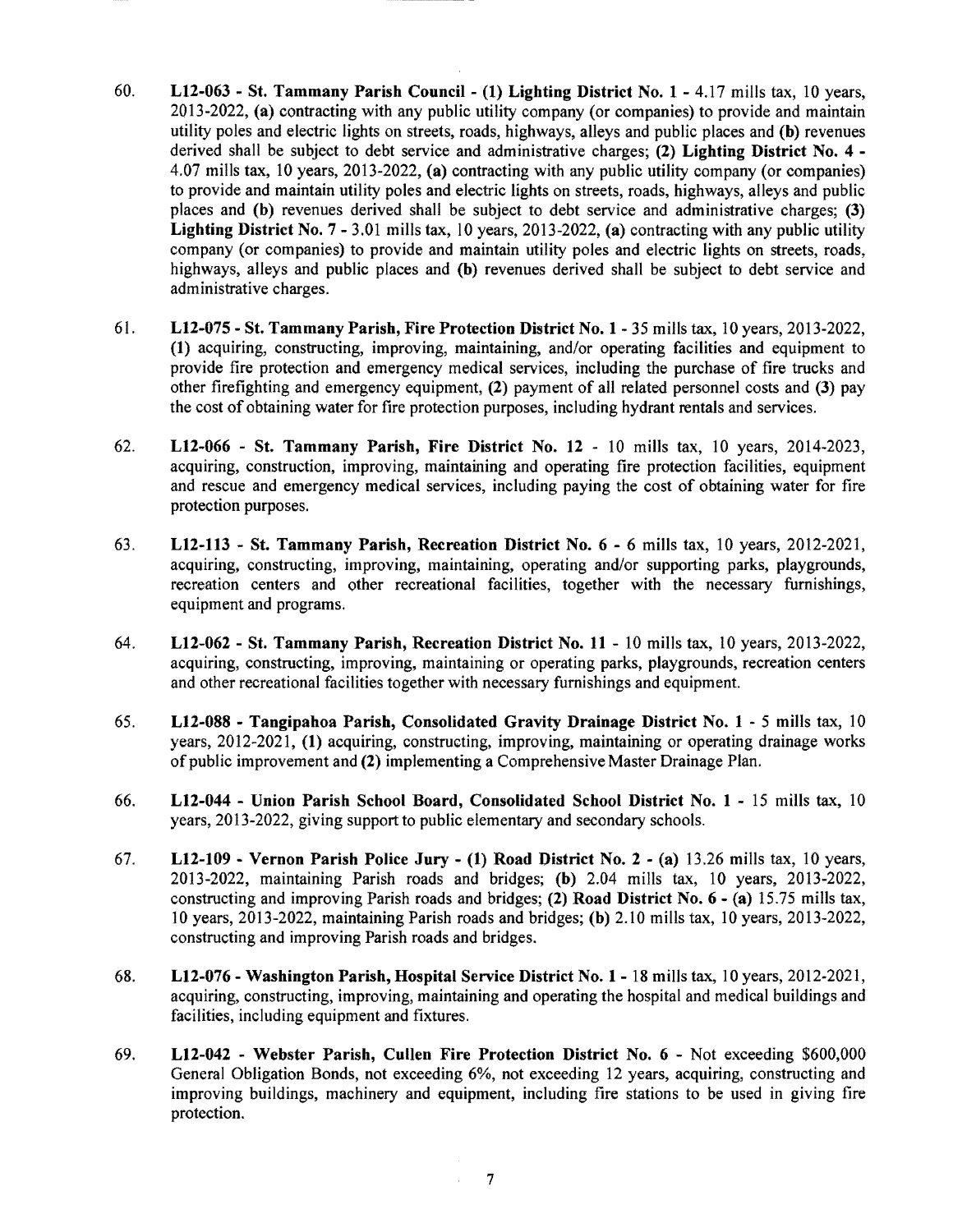- 70. L12-089 West Baton Rouge Parish Council 2.5 mills tax, 10 years, 2014-2023, maintenance, operation and capital expenditures necessary to support the West Baton Rouge Parish Council on Aging.
- 71. L12-090 West Baton Rouge Parish Council- 2 mills tax, 10 years, 2014-2023, providing maintenance, operation and capital expenditures necessary to support the West Baton Rouge Parish Museum.
- 72. L12-112 Winn Parish Police Jury Not exceeding \$2,435,000 General Obligation Bonds, not exceeding 6%, not exceeding 10 years, constructing a public library building, including acquiring furniture, fixtures and equipment.

# TAB 4 - LOCAL POLITICAL SUBDIVISIONS - LOANS

- 73. L12-018 Grant Parish, Village of Georgetown Not to exceed \$310,000 Certificates of Indebtedness, Series 2012, not to exceed 5%, not to exceed 15 years, finance improvements and renovation of a public building.
- 74. L12-084 Tensas Parish Police Jury Not exceeding \$22,100 Certificates of Indebtedness, Series 2012, not exceeding 4. **WITHDRAWN BEFURE MTG**asing an herbicide truck and equipment.
- 75. L12-083 Terrebonne Parish, Recreation District No.6 Not exceeding \$180,000 Limited Tax Certificates of Indebtedness, Series 2012, not exceeding 6%, not exceeding 5 years, constructing and acquiring improvements to recreational facilities, including purchasing of equipment.

# TAB 5 - LOCAL POLITICAL SUBDIVISIONS - BONDS - FINAL APPROVAL - QSCB ARRA

- 76. L12-I06 Lafayette Parish School Board Not exceeding \$1,460,775 Revenues Bonds (Taxable QSCB), in one or more series, to be issued as either (I) Qualified Tax Credit Bonds with a supplemental coupon not exceeding 3% or (2) Taxable Bonds not exceeding 9%, not exceeding 20 years, construction, rehabilitation or repair of public school facilities, including equipping of school facilities.
- 77. L12-049 Terrebonne Parish School Board Not exceeding \$1,460,775 Sales Tax Bonds (Taxable QSCB), in one or more series, (I) Qualified Tax Credit Bonds with a supplemental coupon not exceeding 2% or (2) Ta xable Bonds not exceeding 9%, not exceeding 20 years, construction, rehabilitation or repair of public school facilities, including equipping of school facilities.

#### TAB 5 - LOCAL POLITICAL SUBDIVISIONS - BONDS - FINAL APPROVAL

- 78. L12-067 Calcasieu Parish, Fire Protection District No. I, Ward 2 Not exceeding \$1,500,000 General Obligation Refunding Bonds, Series 2012, not exceeding 4.25%, no later than January 15, 2028, refunding General Obligation Public Improvement Bonds, Series 2008.
- 79. L12-068 Calcasieu Parish, Waterworks District No. 11, Ward 4 and 7 Not exceeding \$2,500,000 Water Revenue Refunding Bonds, Series 2012, not exceeding 4.25%, no later than June 1, 2026, refunding Water Revenue Bonds, Series 2006A and Water Revenue Refunding Bonds, Series 2006B.
- 80. L12-071 Calcasieu Parish, Waterworks District No. 14, Ward 5 Not exceeding \$1,150,000 General Obligation Refunding Bonds, Series 2012, not exceeding 4.25%, no later than February 15, 2027, refunding General Obligation Waterworks Improvement Bonds, Series 2007.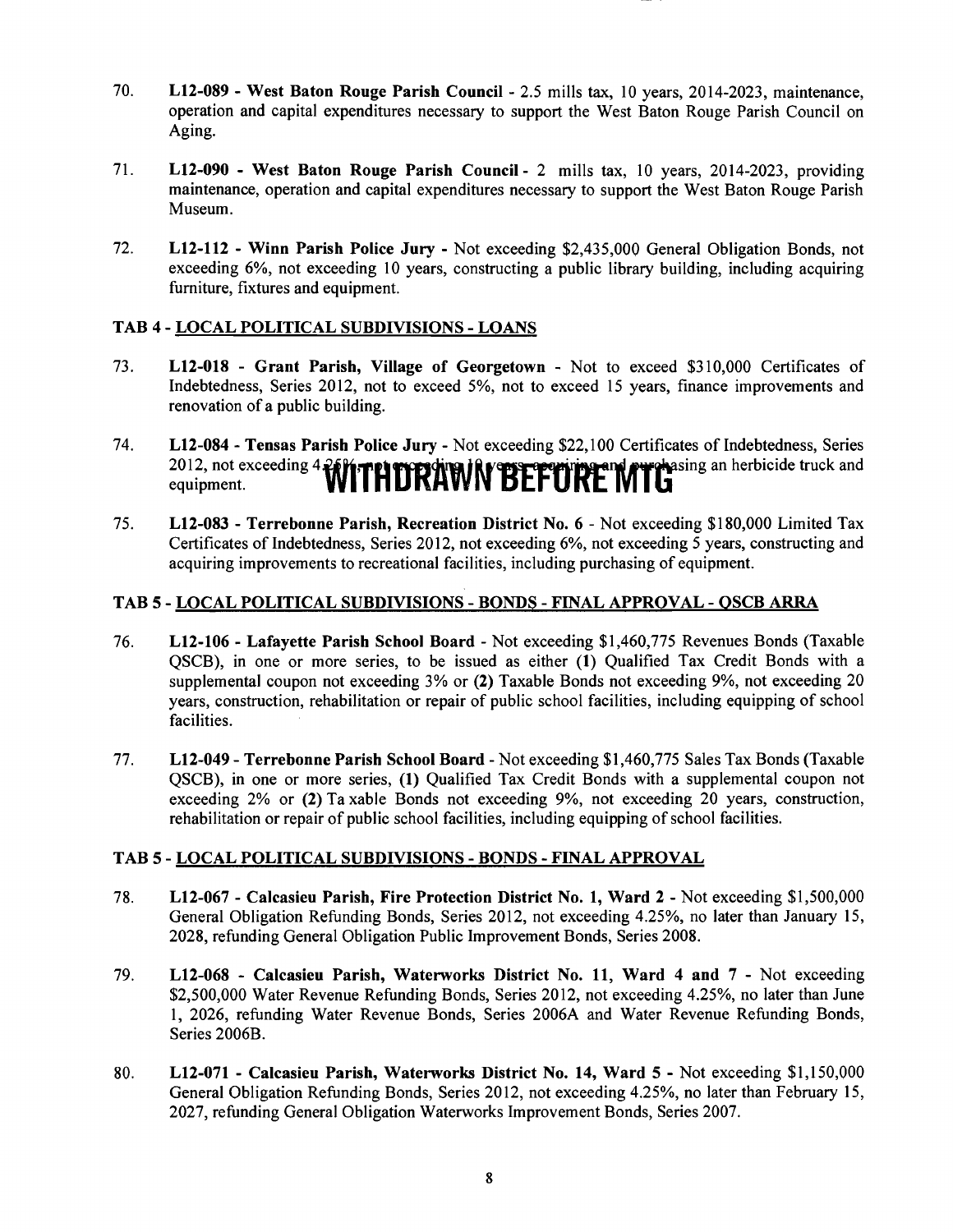- 81. L12-074 Calcasieu Parish School Board Not exceeding \$1,700,000 Excess Revenue Refunding Bonds, Series 2012, not exceeding 1.5%, no later than October I, 2016, refunding Excess Revenue Certificate of Indebtedness (Sam Houston High School Project), Series 2006.
- 82. L12-073 Calcasieu Parish School Board, School District No. 30 Not exceeding \$14,100,000 General Obligation Refunding Bonds, Series 2012, not exceeding 4%, no later than February 15, 2028, refunding General Obligation Public Improvement Bonds, Series 2008.
- 83. L12-036 Iberville Parish, Town of Maringouin (DEQ Project) Not exceeding \$475,000 Sewer Revenue Bonds, Series 2012, non-interest bearing, not exceeding 20 years, acquiring, constructing and installing improvements, extensions and additions to the wastewater collection, treatment and disposal system.
- 84. L12-037 Jackson Parish, Town of Jonesboro (DEQ Project) Not exceeding \$1,836,000 Sewer Revenue Bonds, Series 2012, non-interest bearing, not exceeding 20 years, acquiring, constructing and installing improvements, extensions and additions to wastewater collection, treatment and disposal system.
- 85. L12-103 St. Bernard Parish, Hospital Service District (1) Not exceeding \$5,515,000 Taxable Limited Tax Bonds, Series 2012A, not exceeding 3.67%, no later than March 1,2018 and (2) Not exceeding \$4,000,000 Limited Tax Bonds, Series 2012B, not exceeding 3.10%, no later than March 1, 2020, constructing, equipping, maintaining, and operating hospital facilities.
- 86. L12-086 St. Charles Parish Council Not exceeding \$12,750,000 General Obligation Refunding Bonds, not exceeding 6%, no later than March 1, 2019, refunding all or a portion of General Obligation Bonds, Series 1997 and 1998.
- 87. L12-105 St. Tammany Parish School Board, Parishwide School District No. 12 Not exceeding \$9,450,000 General Obligation School Refunding Bonds, not exceeding 4%, no later than April 1, 2016, refund the 2013-2016 maturities of General Obligation School Bonds, Series 2002.

# TAB 6 - STATE AGENCIES, BOARDS & COMMISSIONS

88. S12-004 - Louisiana Housing Finance Agency (Guste Homes Phase III Project) - Not exceeding \$30,000,000 Multifamily Housing Revenue Bonds (Volume Cap), in one or more series, not to exceed 12%, not **MIT 1411 RATH fixit for experimental construction** and equipping of a 155 unit low-<br>rise multifamily **lousing the axis and local fixit of Cilia of** (2) deposit into certain funds as may be required to secure and market the Bonds.

# TAB 7 - POLITICAL SUBDIVISIONS - BONDS

89. S12-005 - Louisiana Community Development Authority (Outpatient Medical Center, Inc.) -Not exceeding \$1,500,000 Refunding Bonds, Series 2012, not exceeding 4.25%, not exceeding 15 years, refund existing long-term bank debt previously issued by Hope Community Credit Union for capital expenditures related to Outpatient Medical Center, Inc. located in Natchitoches Parish.

#### TAB 10 - RATIFICATIONS AND/OR AMENDMENTS TO PRIOR APPROVALS

- 90. L09-259A Ascension Parish School Board Amendment of a prior approval granted on July 30, 2009 to provide approval of \$1,460,775 General Obligation Bonds as Taxable QSCB to be issued as (1) Qualified Tax Cred Bonds with a supplemental coupon not exceeding 2% or (2) Taxable Bonds not exceeding 9%.
- 91. Lll-122A Caddo-Bossier Parishes Port Commission Amendment of a prior approval granted on March 17, 2011 to reflect change in cost of issuance.